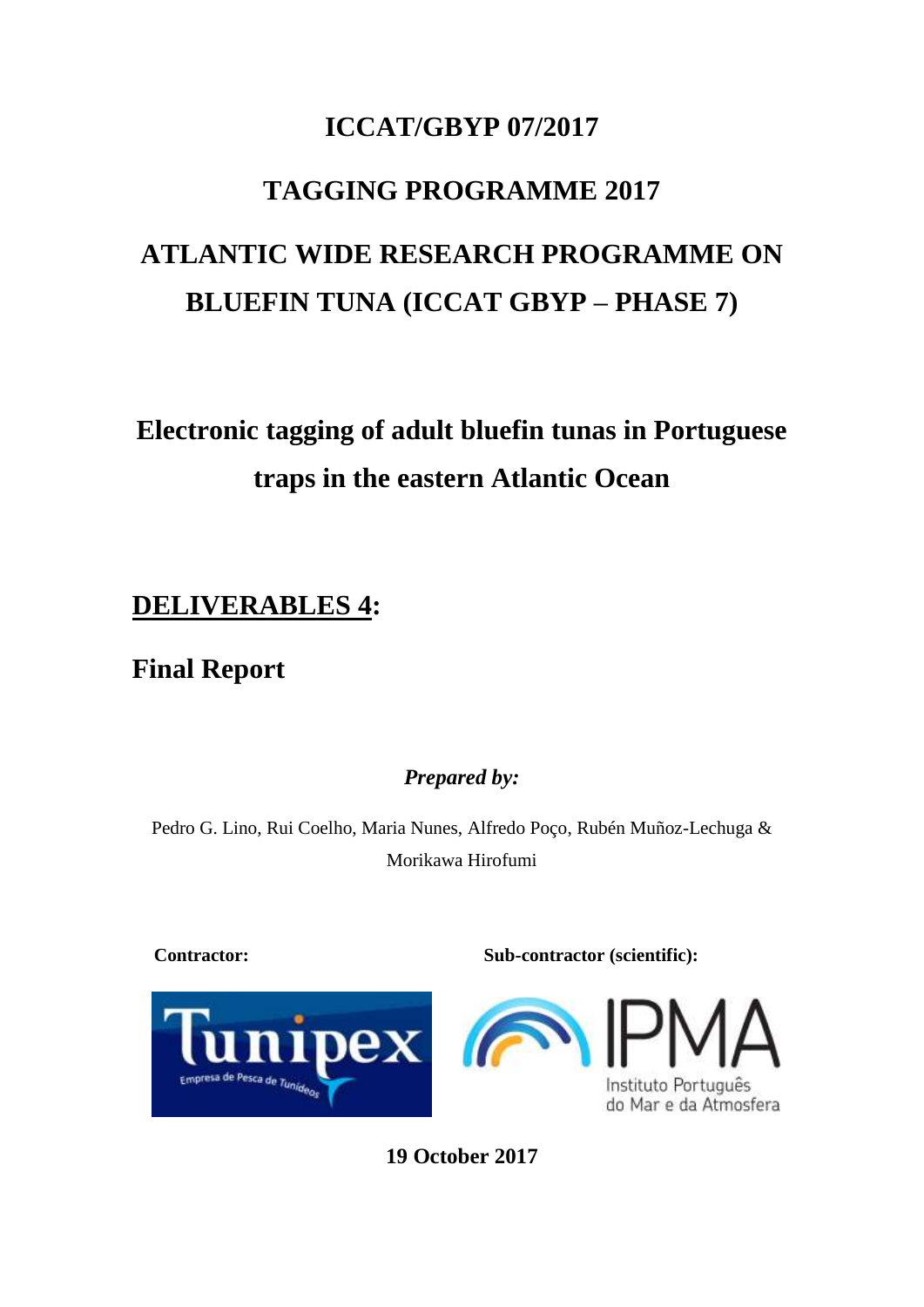#### Contents

| 4.1. Description, mapping and scheme of the tuna trap for the tagging operations 5 |
|------------------------------------------------------------------------------------|
|                                                                                    |
|                                                                                    |
|                                                                                    |
|                                                                                    |
|                                                                                    |
|                                                                                    |
|                                                                                    |
|                                                                                    |
| 5.4. Detailed tables with the definitive number of tagged specimens by area, size  |
|                                                                                    |
|                                                                                    |
| 7. Recommendations for adjusting the tagging strategy for future phases of ICCAT   |
|                                                                                    |
|                                                                                    |
|                                                                                    |
|                                                                                    |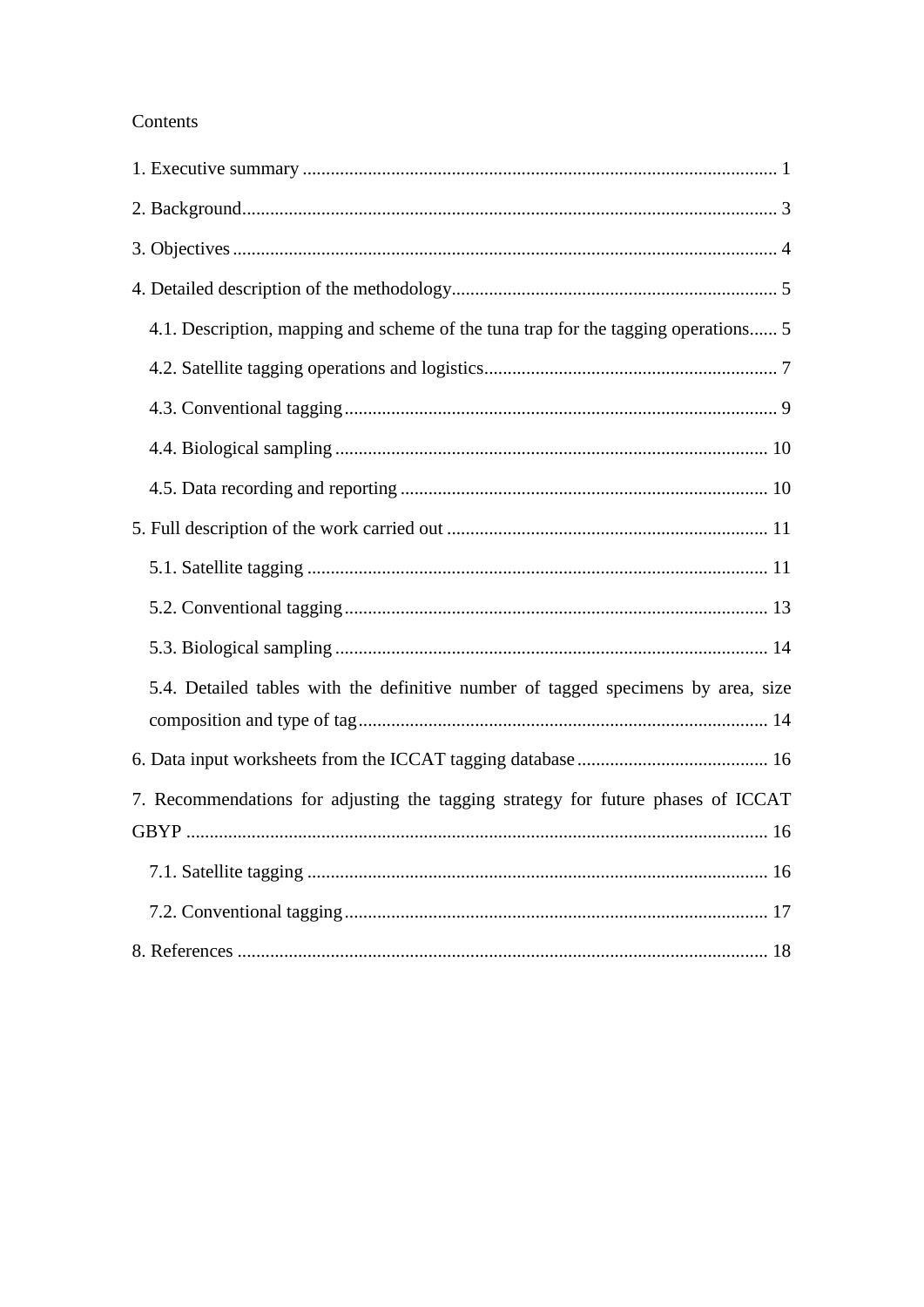#### **1. Executive summary**

<span id="page-2-0"></span>One of the major research tasks of the ICCAT Atlantic wide Research Programme on Bluefin Tuna (GBYP) is to carry out a large, wide and intensive scientific tagging programme. In 2017, following a similar call released in 2016, ICCAT/GBYP made a particular call for carrying out field tagging activities in the Portuguese tuna traps, where bluefin tuna moving into the Atlantic after spawning can be tagged. After this call, a proposal was made by Tunipex (contractor) and IPMA (scientific sub-contractor), which was accepted by ICCAT to fulfill the required work.

The Tunipex tuna trap, where the tagging operations took place, is located about two and a half nautical miles from the coast of the Algarve, between about 20-60m depth. The central location of the trap is at: Lat=37.0194 (North); Long= -7.7056 (West). The tags used were Wildlife Computers miniPATs with an intra-muscular tag applicator, and were pre-programmed by ICCAT/GBYP. The bluefin tunas were tagged by experienced divers directly underwater using a long pole. During the tagging operations, each tagging pole also had a fixed underwater camera. Opportunistic conventional tagging and biological sampling was carried out on other bluefin tuna from the same school.

The tagging took place on the 11th of July 2017, and it was possible to successfully deploy 40 miniPAT tags. All tagged bluefin tuna were adults, with estimated round weights (RWT) between 50 kg and 340 kg (average RDW =  $128.8$ kg, SD = 57.8). After conversion, the estimated stretched fork length (SFL) ranged between 141 and 267 cm (average SFL = 189.0 cm, SD = 26.7). Additionally, a total of 6 conventional tags were deployed on other 6 bluefin tuna from the same school. The estimated RWT of the conventionally tagged specimens ranged between 50 kg and 100 kg (average RWT  $=$  $68.3kg$ ,  $SD = 19.4$ ). After conversion, the estimated SFL of the conventionally tagged specimens ranged between 141 and 178 cm (average  $SFL = 155.4$  cm,  $SD = 14.4$ ). All tagging data were recorded and transmitted to ICCAT in the appropriate ICCAT tagging forms. Tissue samples (muscle) for genetic analysis were collected from 4 additional specimens and will be sent to the GBYP biological sampling coordinator.

In conclusion, the tag deployment process was carried out successfully according to the ICCAT call and the contractor proposal. After the tagging was completed, we also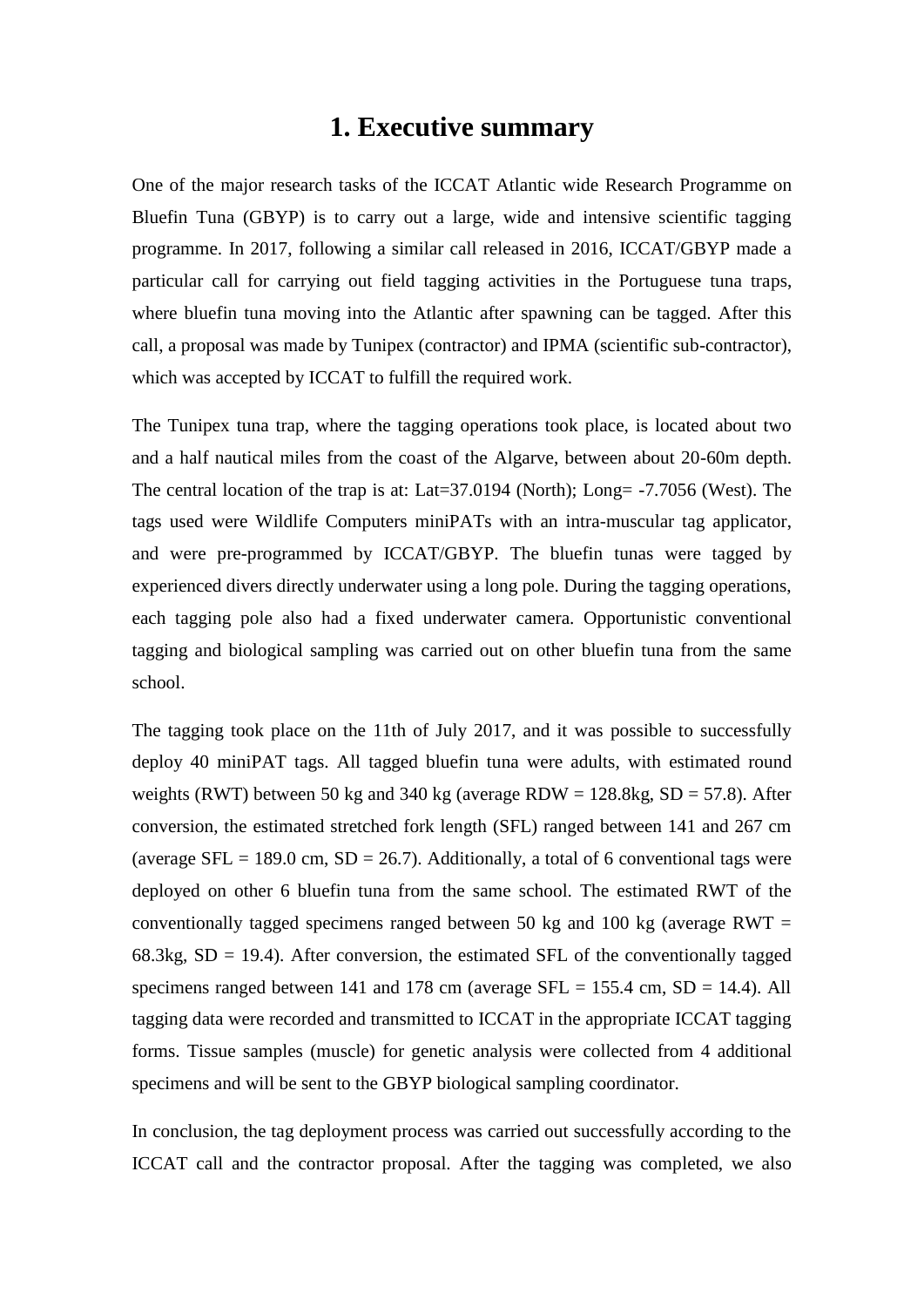provide some additional recommendations, specifically in terms of underwater tagging operations, individual specimen weight estimations, and conventional tags used, that may be considered for adjusting the tagging strategy on future phases of the ICCAT/GBYP tagging project.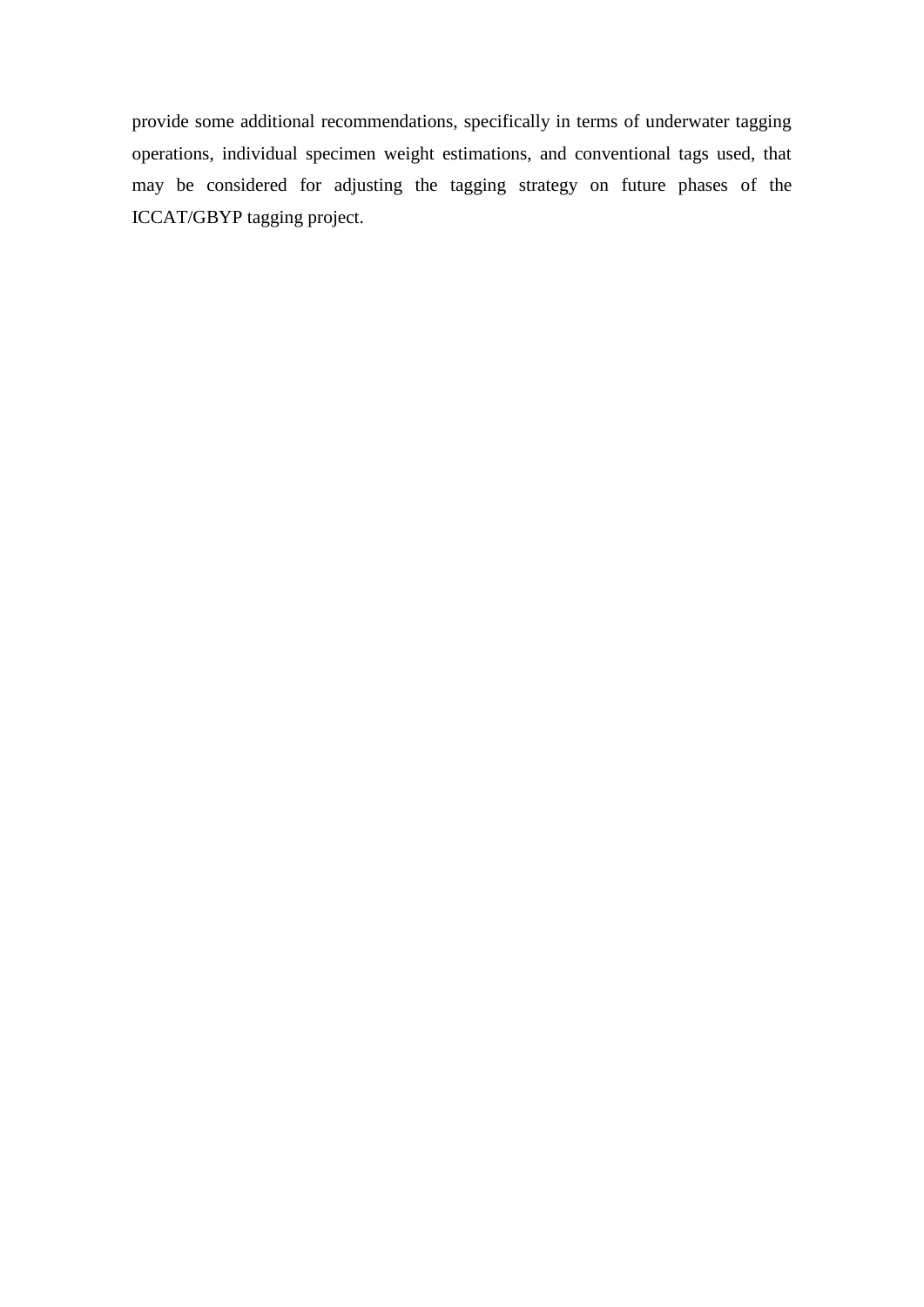#### <span id="page-4-0"></span>**2. Background**

One of the major research tasks under the ICCAT Atlantic wide Research Programme on Bluefin Tuna (GBYP) is to carry out a large, wide and intensive scientific tagging programme to address several important biological and ecological topics regarding Atlantic bluefin tuna as well as to possibly provide independent estimates of abundance and/or fishing mortality rates. In 2017, ICCAT/GBYP made a particular call for carrying out the second part of the field tagging activities in 2017. Following the recommendation by the GBYP Steering Committee, the call was limited to electronic tagging focusing the attention on particular areas. One of the priority areas requested was the Portuguese traps, where bluefin tuna moving into the Atlantic after spawning can be tagged (Part B of the planned tagging activities).

Given the importance of the bluefin tuna as a marine resource (Fromentin  $\&$  Powers, 2005) and captures in the Algarve tuna traps, particularly in the Tunipex tuna trap, catches and biological data have been recorded since 1998 in a strait collaboration between IPMA and Tunipex. Between 2010 and 2017, seven papers were presented to the ICCAT SCRS describing the bluefin catches on this trap in terms of number, weight, size frequency distribution and CPUEs, including the estimation of standardized CPUE series to be considered as relative abundance levels in stock assessments (Lino et al., 2016, 2017a, 2017b; Santos & Coelho, 2011; Santos et al., 2011, 2014, 2015).

Following the call made in GBYP - Phase 7 - Tagging Programme 2017, a proposal was presented and accepted by Tunipex (contractor) and IPMA (scientific sub-contractor) to fulfill the required work tagging adult bluefin tunas in Portuguese traps in the eastern Atlantic Ocean.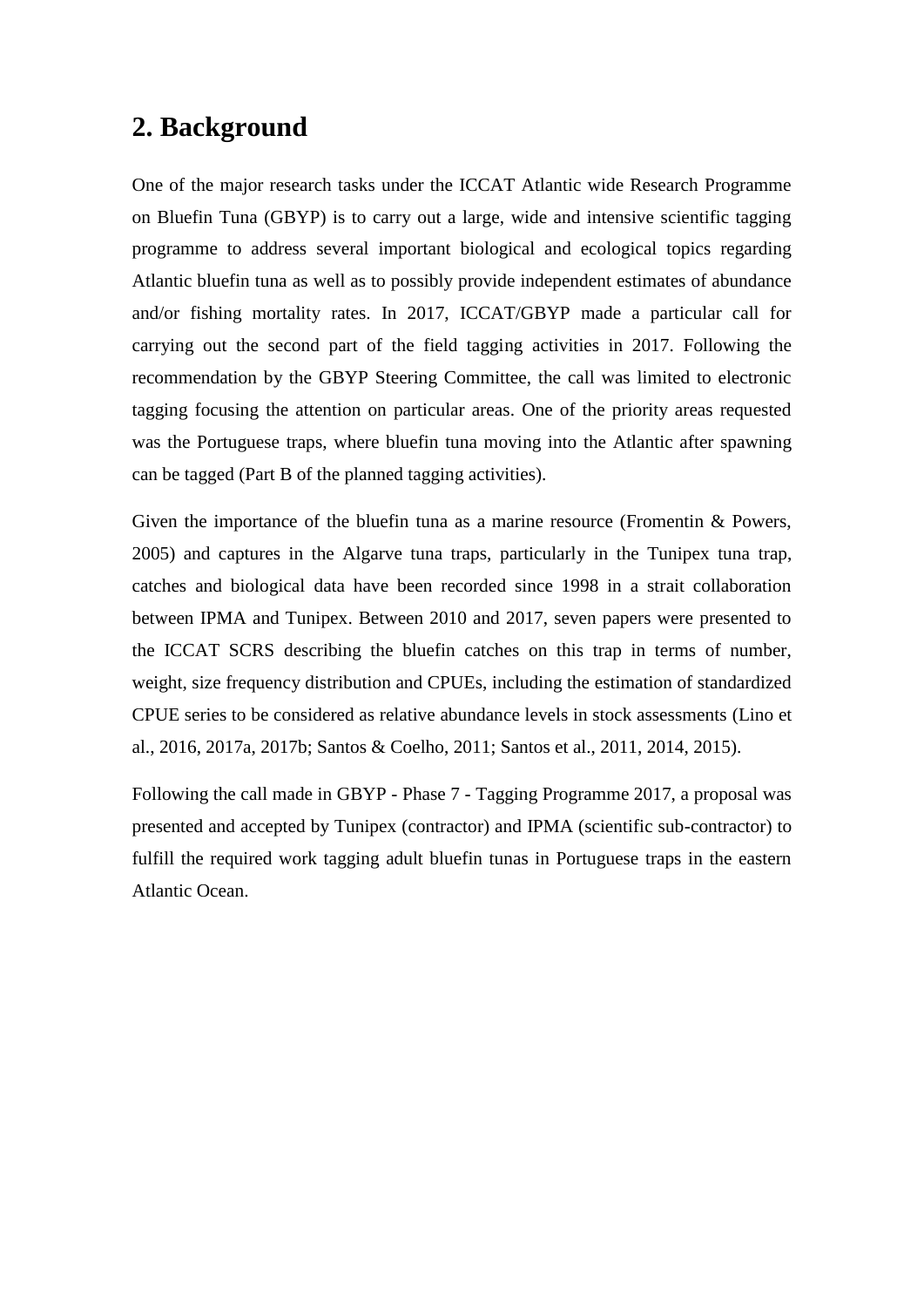#### <span id="page-5-0"></span>**3. Objectives**

The objective of this document is to provide **Deliverables 4** (Final Report) of the Project ICCAT/GBYP - Phase 7 - Tagging Programme 2017 for Item b) Electronic tagging of adult bluefin tunas in Portuguese traps in the eastern Atlantic Ocean. The details included in this Report, as requested in the call for tender and in the detailed proposal submitted, include the following:

#### *I. Scientific report (this report) containing:*

a) Full description of the work carried out for the tagging activities in the various areas, with the total number of tagged tunas and specification of any double tagged tuna;

b) Detailed description of the methodology and protocols;

c) Maps of the areas in which the tagging was carried out;

d) Detailed tables with the definitive number of tagged specimens by area, size composition and type of tag (miniPATs or conventional spaghetti tag);

e) Copy of the data input worksheets from the ICCAT tagging database;

f) Possible recommendations for adjusting the tagging strategy for conventional tagging in future Phases of ICCAT GBYP;

g) Executive Summary.

#### *II. A PowerPoint presentation of the main results.*

#### *III: Copy of the databases in the ICCAT format, specifically:*

a) TG01-CnvEleTSurv: Summary of tagging activities (campaigns & others) [Form-A]; contained in file: "TG01-CnvEleTSurv\_PRT\_GBYP7\_FINAL.XLSX".

b) TG02-CnvTReRc: Conventional Tag release-recovery data (Version: v11). Contained in file: "TG02-CnvTReRc\_PRT\_GBYP7\_FINAL.XLSX".

c) TG03-EleTReRc: Electronic Tagging Release - Recovery Information (Version: v11). Contained in file: "TG03-EleTReRc\_PRT\_GBYP7\_FINAL.XLSX".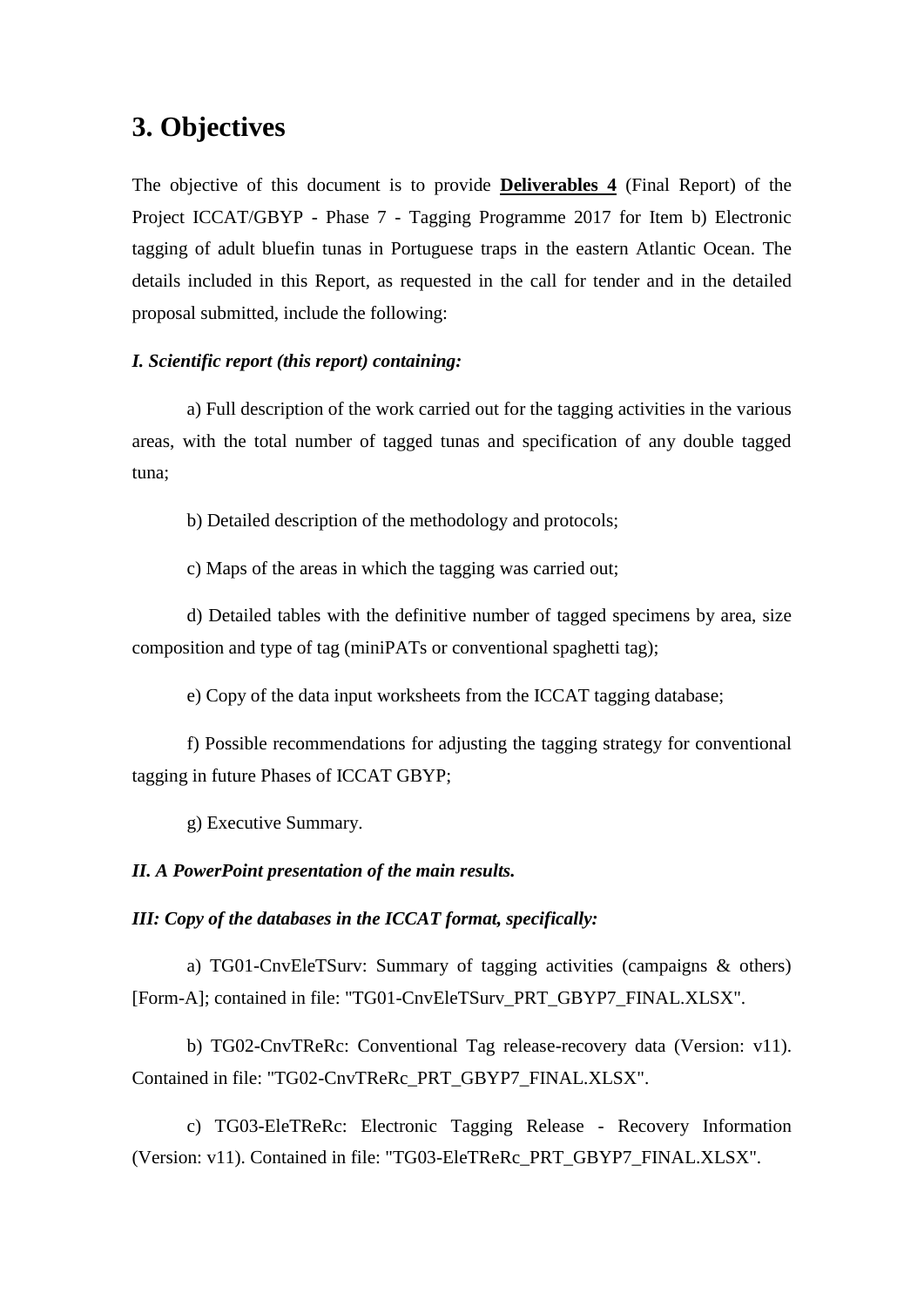## **4. Detailed description of the methodology**

# <span id="page-6-1"></span><span id="page-6-0"></span>*4.1. Description, mapping and scheme of the tuna trap for the tagging operations*

Traditional tuna traps are composed by a complex net system that leads the individuals through a maze so they may be trapped and captured (Costa 2000; Leite et al., 1986). Those nets are a fixed and passive fishing gear that stays at sea during a certain period of the year, during the migratory route of the bluefin tunas.

The bluefin tuna were tagged in a Portuguese trap in the eastern Atlantic Ocean, specifically in the Tunipex tuna trap operating in the Algarve region, Southern Portugal (**Fig. 1**). The tuna trap is located about two and a half nautical miles away from the coast line of the Algarve, and between about 20-60m depth. The central location of the trap is at: Lat=37.0194 (North); Long= -7.7056 (West).



**Fig. 1**. Location of the Tunipex tuna trap in the Algarve, Southern Portugal (NE Atlantic).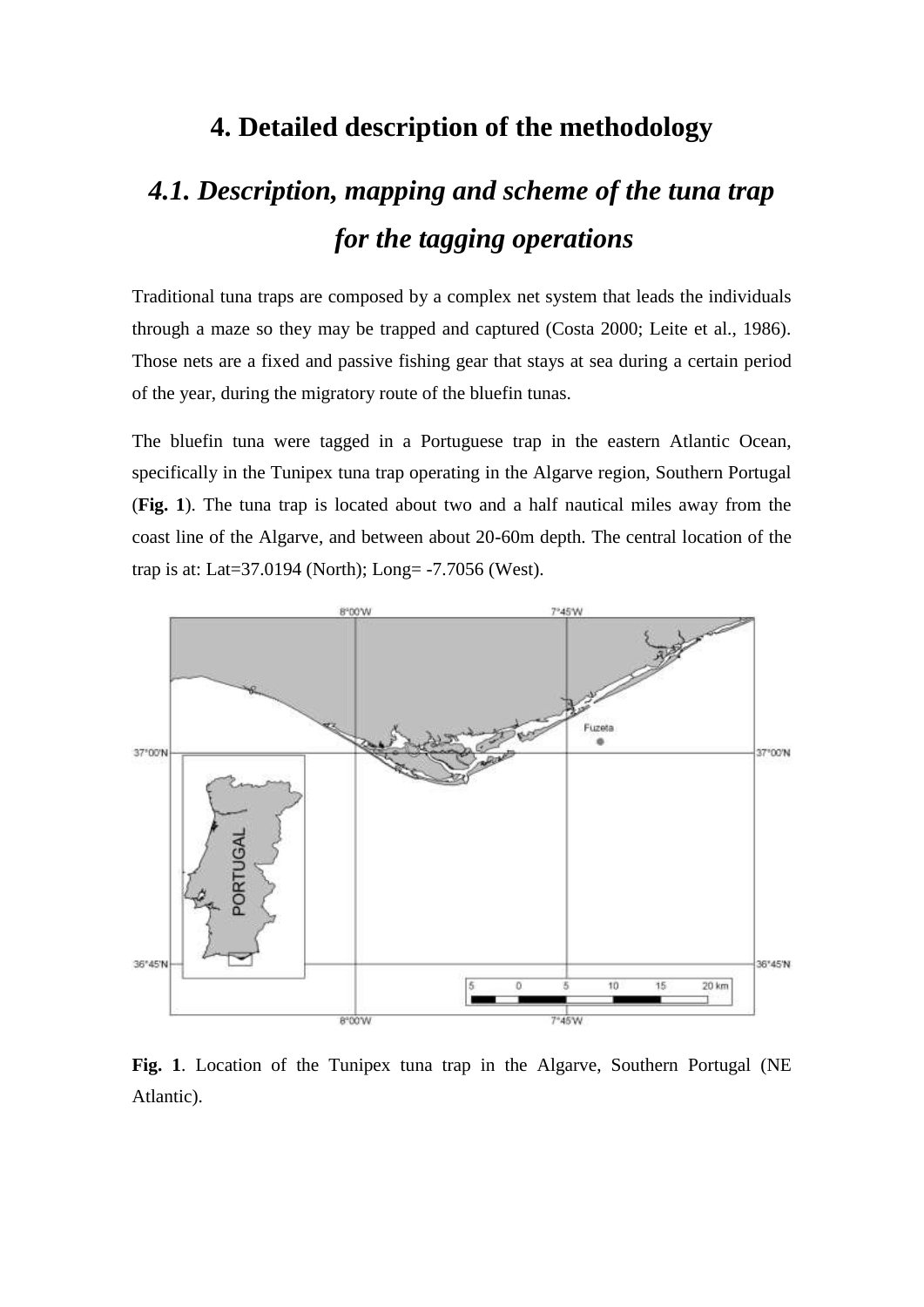In terms of operational scheme, the Tunipex set net consists of 2 leading nets, a playground net, an ascending slope net, a box net and two crawl nets (**Fig. 2**). When the tunas encounter the leading nets they move along those nets and end up entering the set net. The area where the tuna first enter the set net is called the playground net, which is a large space surrounded by nets. This is a large space that allows the fish to swim in a calmer and less stressful manner for some time. On the opposite side of the playground area there is a device called the ascending slope net which has the role of preventing the fish from escaping the set net. This is an open channel, that is not completely closed and allows the fish to swim freely between the playground area, but without exiting the set net. The next and final stage is to move the fish into the box net, where the tunas are captured. To catch the fish in the box net, the fishermen hoist the box net up. If necessary, some fish are moved to the crawl nets temporally, due to operational adjustments (**Fig. 2**).

The contractor, Tunipex, was available to perform all tagging operations as described above. The time frame for the activities was set up to a maximum of 2 weeks immediately after the quota closure of the tuna trap fisheries in Portugal. After the quota was reached, the tuna trap remained operational for the extra time until a bluefin tuna school of sufficient size entered the trap. This allowed for the tagging of bluefin tunas that spent relatively little time (few days) in the trap.

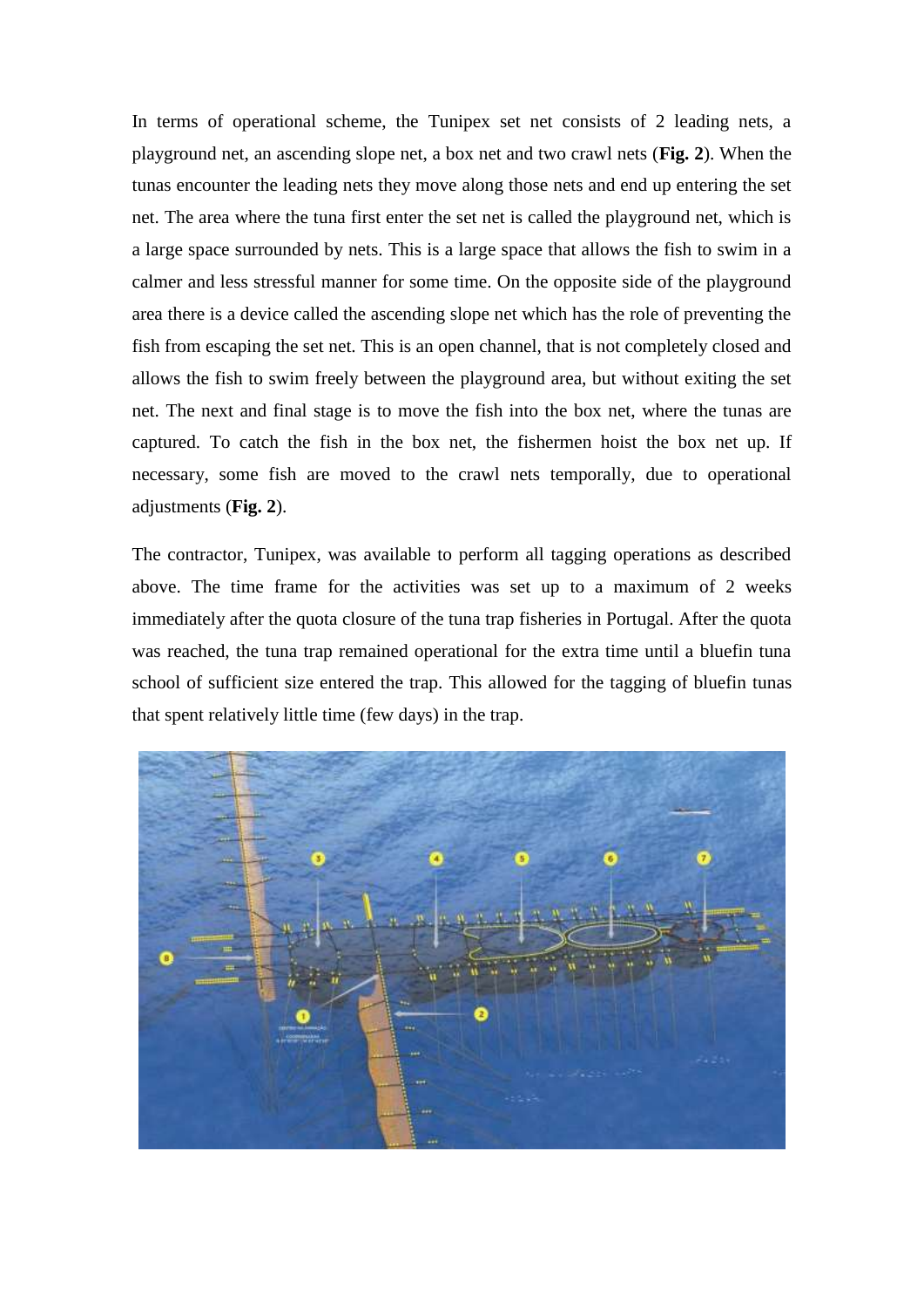**Fig. 2**. Scheme of the Tunipex tuna trap in the Algarve, Southern Portugal (NE Atlantic), with details of the entrance and center of the trap (1), leading nets (2 and 8), playground net (3), ascending slope net (4), box net (5) and crawls (6 and 7).

# *4.2. Satellite tagging operations and logistics*

<span id="page-8-0"></span>As specified in the detailed proposal that was submitted, the tagging coordinator for the project was Mr. Alfredo Poço (Tunipex). Mr. Alfredo Poço has more than 20 years' experience on the daily handling operations of tuna traps and performing regular dives in the traps, and has also considerable experience tagging bluefin tuna, as well as other species like sharks, in the tuna traps.

The tagging protocol adopted for deploying the satellite tags was the preferred option as specified in the call for tenders and in the detailed proposal. In general, the methodology for tagging followed Mariani et al (2015) with, as much as possible, the improvements reported by Mariani et al. (2016).

The tags were Wildlife Computers miniPATs with an intra-muscular tag applicator that were provided already rigged by ICCAT/GBYP. The detailed instructions on the program to be used in the tags (deployment duration, data types to be collected and transmitted, periodicity of data collection and transmission, as well as all other tag programming specifications), were also programmed by ICCAT/GBYP.

For the tagging logistics and operations, the contractor Tunipex used its 2 main boats (length 22m, 800hp) and the 2 smaller boats (length 7m, 160hp). Those are the boats used in the regular tuna trap operations, and were used to provide assistance during the tagging operations to the trap operators, divers and the IPMA (sub-contractor) personnel that were present.

With the tagging option adopted, the tunas were tagged by divers directly underwater using a long pole. All divers were hired personnel by the tuna trap that have substantial work experience in the regular work (including underwater) of the tuna trap operations. Several additional divers were underwater at all times to record images and perform assistance during the operations (**Fig. 3**). For collecting underwater imaging during the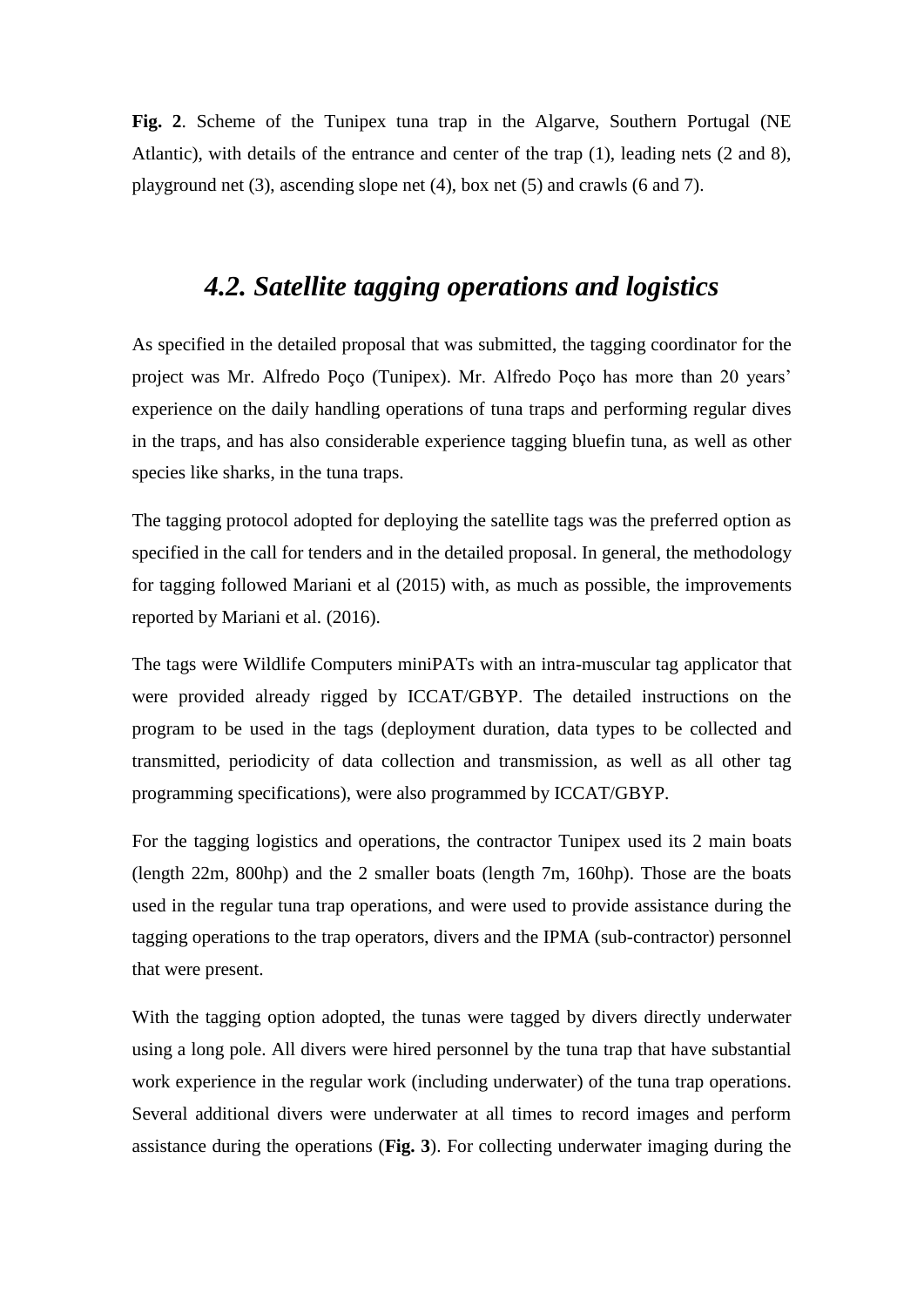tagging operations, both tagging poles used (two) were equipped with fixed underwater cameras (**Fig. 4**).



**Fig. 3**. Divers (taggers, assistants and video operators) preparing for the underwater tagging operations. This operation was taking place in the box net, where around 107 tunas (from a unique school) were available for tagging.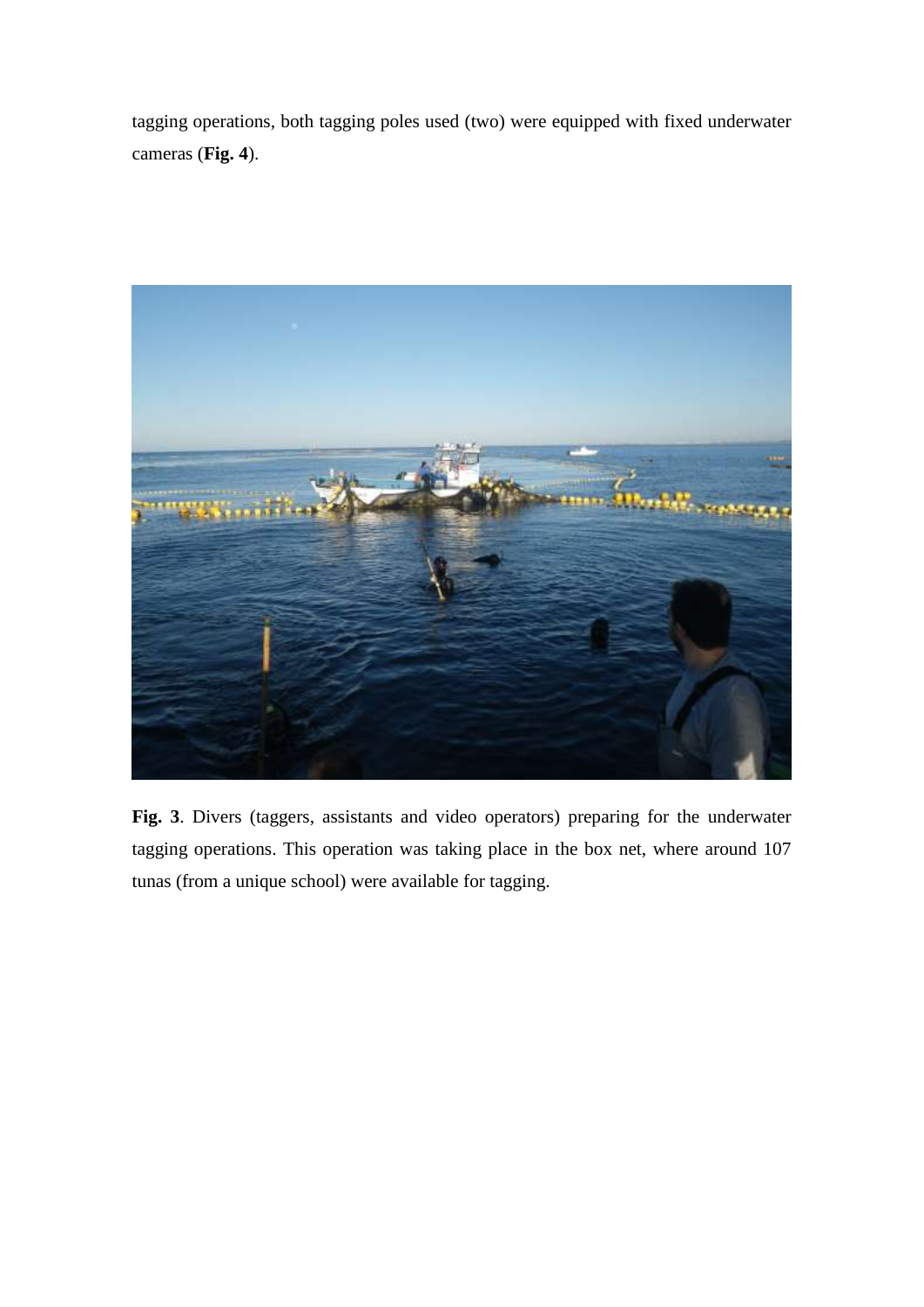

**Fig. 4**. The tagging coordinator, Mr. Alfredo Poço, preparing a satellite tag in one of the underwater tagging poles. The  $2<sup>nd</sup>$  pole is returned for reloading.

# *4.3. Conventional tagging*

<span id="page-10-0"></span>Opportunistic tagging was carried out on other fish from the same school as the satellite tagged fish, but not on the same fish in order to avoid additional stress on the satellite tagged tuna. Single tagging with single barb tags was planned and carried out, with the use of a single barb tag on each tagged specimen. All tags and applicators were provided by ICCAT/GBYP.

Tagging with conventional tags used the same protocol as the satellite tagging, with the tags rigged at the extreme of long tagging poles and the tagging taking place underwater by experienced divers.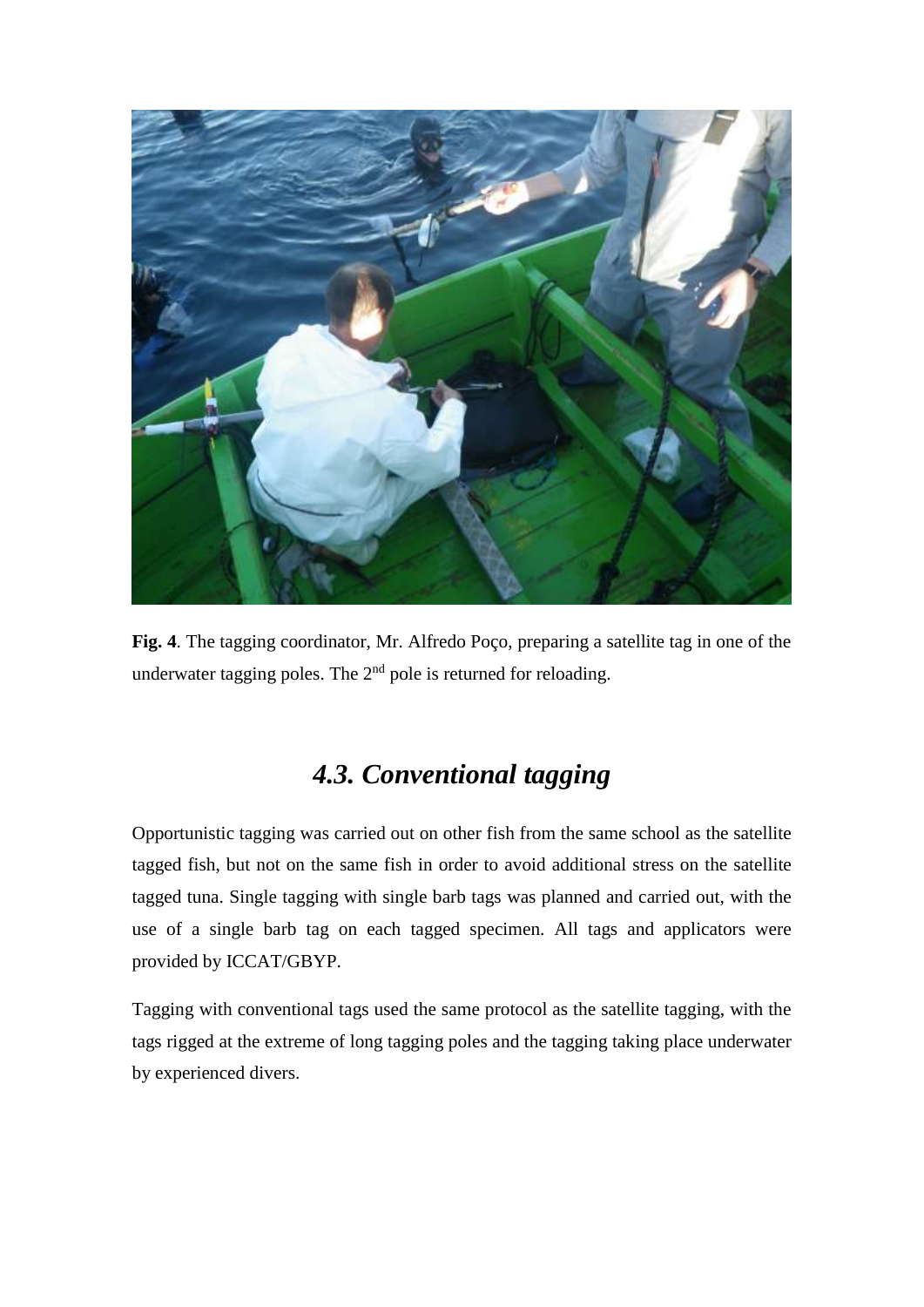### *4.4. Biological sampling*

<span id="page-11-0"></span>Biological sampling was carried out during the tagging activities, in fish from the same school but not on the same fish in order to avoid additional stress in the satellite tagged fish.

The samples collected were muscle for genetic analysis. The biological sampling was conducted according to the protocols adopted by the contractor in charge of the biological and genetic sampling and analyses. Specifically, a piece of muscle tissue was collected and stored in non-denatured Ethanol 96%, in 5ml tubes, that were labeled according to the labeling codes used in GBYP. The samples are currently stored in cold at IPMA and will be shipped later to the laboratory in charge, or possibly hand delivered to researchers from that Institute.

### *4.5. Data recording and reporting*

<span id="page-11-1"></span>While tagging, the divers estimated the specimen weights that were properly recorded. As mentioned before, the divers are extremely experienced personnel that have substantial work experience in the regular trap operation work, and are used to underwater estimate weights of the fish in the tuna traps with good accuracy. Additionally, the images from each of the cameras rigged in each of the tagging poles were analyzed to further revise the estimated specimen weights (RDW - round weight) of the tagged bluefin tuna. The specimen sizes (SFL - strait fork length) were then converted from RDW using the Rodriguez-Marin (2015) equations, in this case specifically for eastern bluefin tuna for the month of July, that are included in the ICCAT manual Appendix 4-III (ICCAT, 2006-2016).

All data, including the serial and PTT numbers of each tag, the size/weight estimate of each specimen, the condition/injuries of the specimens, and other notes (e.g., sea surface temperature, cloud coverage, wind speed, etc) were properly recorded. All data were recorded in the appropriate ICCAT tagging forms. Specifically, the survey summary data were reported in file template "TG01-CnvEleTSurv.xlsx", the electronic/satellite tagging were reported using file template "TG03-EleTReRc.xlsx" and the additional conventional tags deployed were reported using file template "TG02-CnvTReRc.xlsx".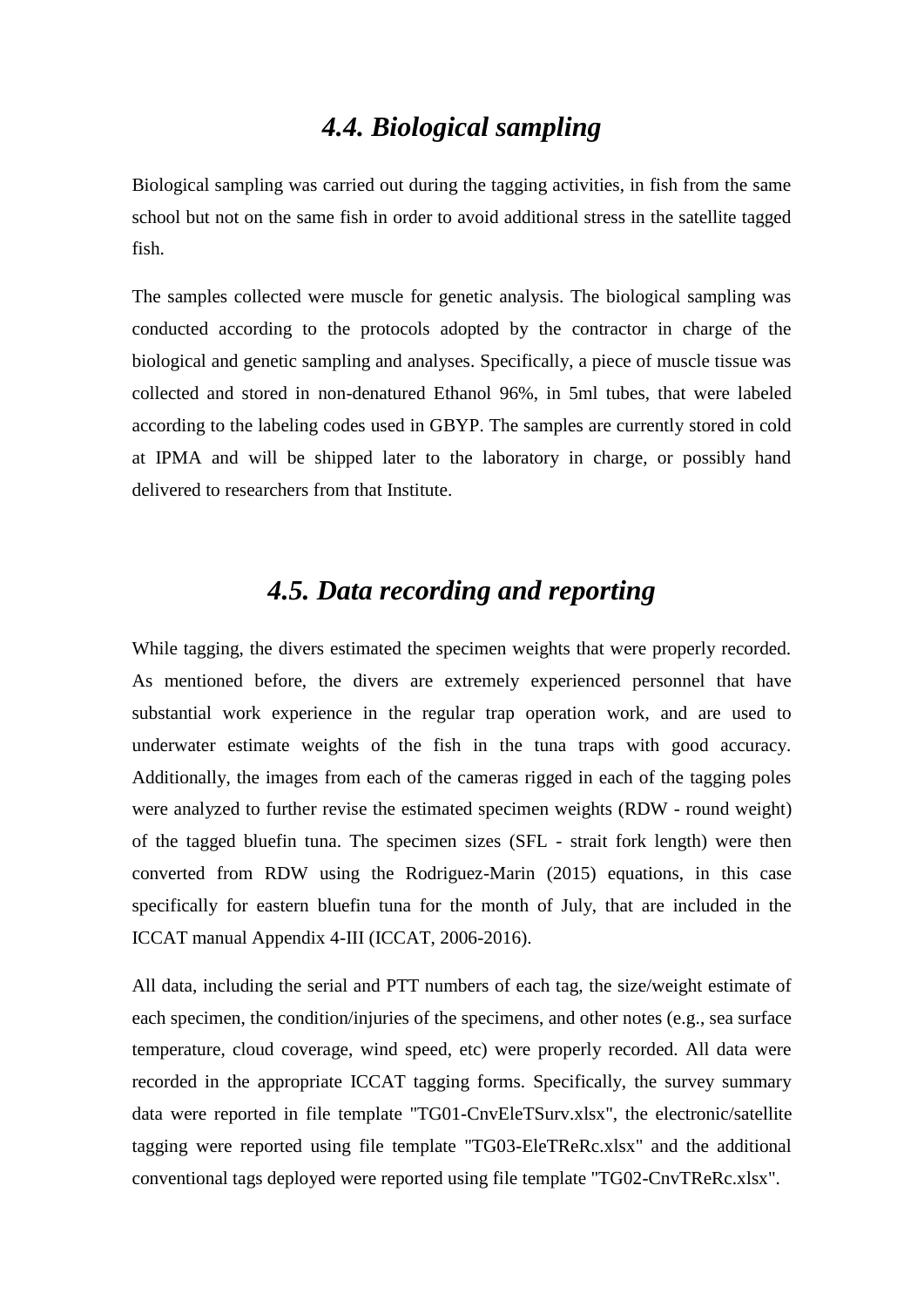#### <span id="page-12-0"></span>**5. Full description of the work carried out**

### *5.1. Satellite tagging*

<span id="page-12-1"></span>A total of 40 satellite pop-up tags (miniPATS from Wildlife Computers) were sent by ICCAT to the sub-contractor (IPMA) for deployment in adult bluefin tuna  $(> 30 \text{ kg})$ .

The bluefin tuna traps quota in Portugal closed in early-July, and after that period the Tunipex prepared the tuna trap for the tagging operations, which took several days while in stand-by for the tagging activities.

A large school with an estimated size of 107 specimens entered the trap on the 10 of July, remaining in the box net for posterior tagging. The tagging coordinator contacted the IPMA staff in order to carry out tagging on the following day, July 11th. Tagging was carried out by the Tunipex divers that had instructions to randomly select fish covering the whole range of sizes present. The complete operation was covered by digital cameras placed on the tagging poles (**Fig. 5**).

All 40 miniPATS were successfully deployed in bluefin tuna (**Fig 6**). All tagged bluefin tuna were adults, with estimated round weights ranging between 50 kg and 340 kg (average RDW =  $128.8$ kg, SD = 57.8). After conversion the individual weights to sizes (RDW-SFL) with the Rodriguez-Marin (2015) equation (eastern bluefin tuna for July), the estimated SFL ranged between 141 and 267 cm (average SFL = 189.0 cm, SD = 26.7). The summarized information on the tagged specimens is presented in **Table 1** (section 5.4) of this report. The detailed information is provided in the ICCAT electronic tagging reporting forms.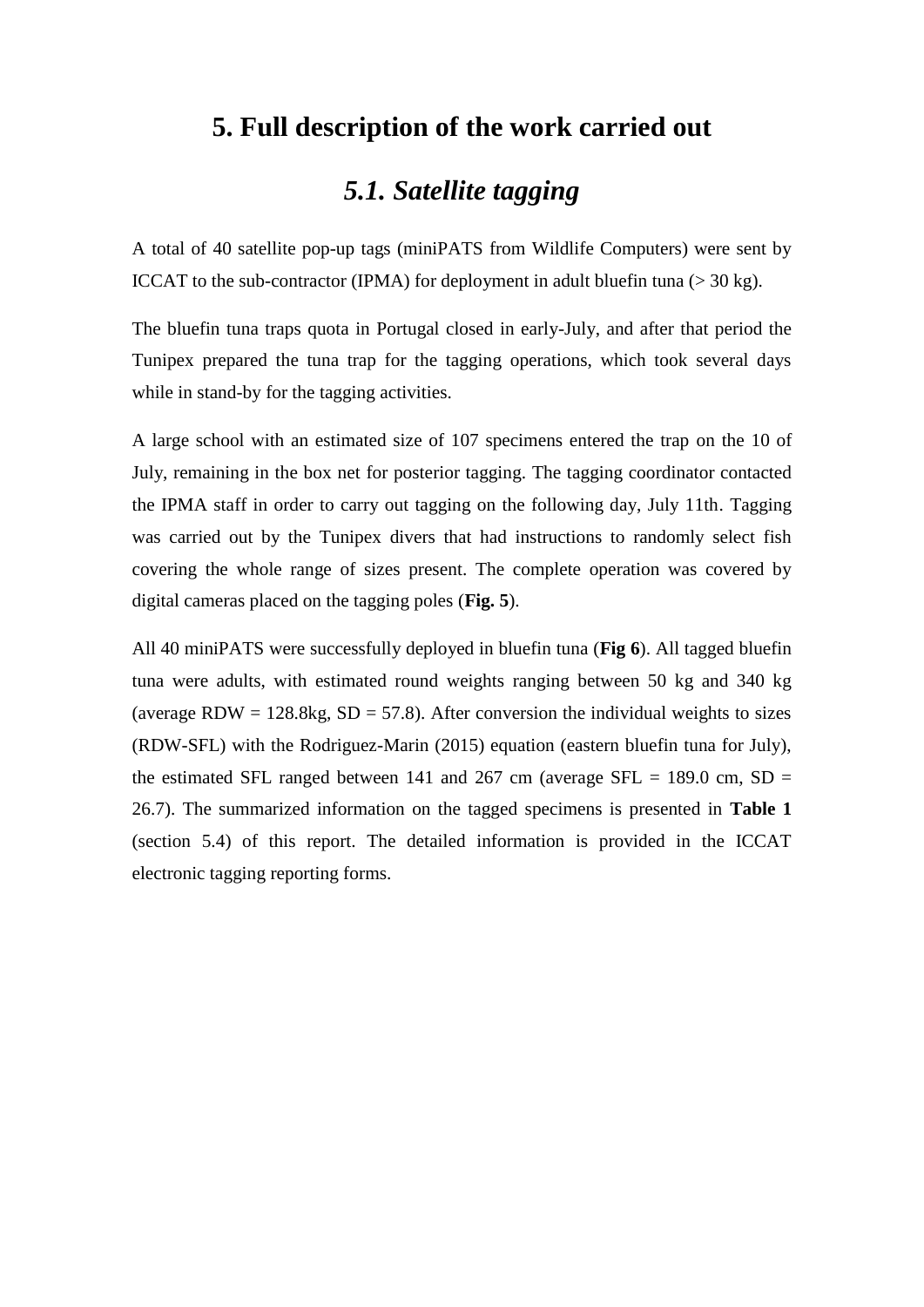

**Fig. 5**. The tagging coordinator, Mr. Alfredo Poço, supervising the tagging operations, and preparing a tagging pole with a fixed digital camera for satellite tag deployments.



**Fig. 6**. Tagging a bluefin tuna. Image captured from one of the cameras rigged in each of the tagging poles.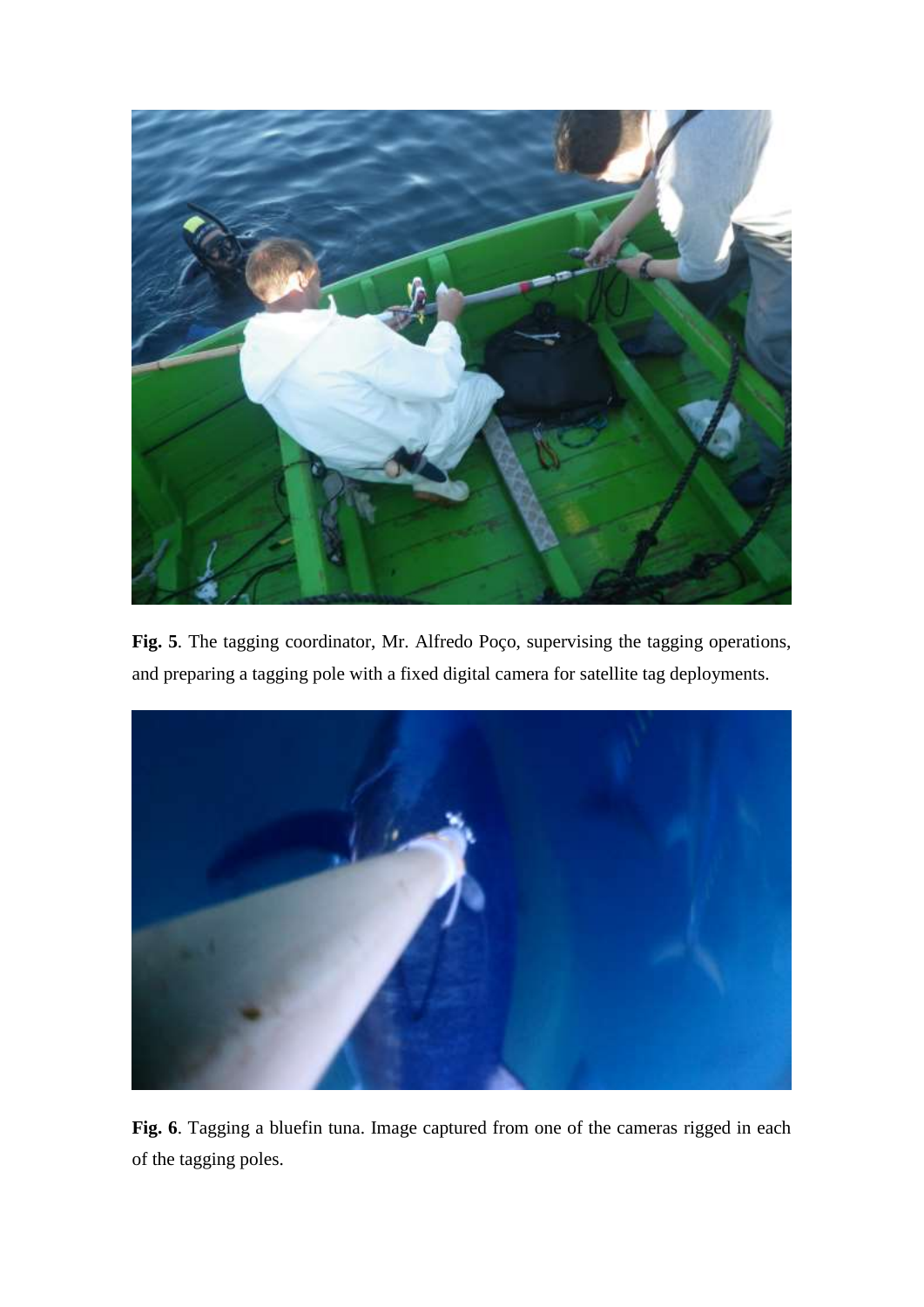#### *5.2. Conventional tagging*

<span id="page-14-0"></span>A total of 6 conventional tags (single tagging) were opportunistically deployed on 6 additional bluefin tuna specimens (**Fig. 7**). As explained previously, those specimens tagged with conventional tags were specimens from the same school as the satellite tagged fish, but not the same fish in order to avoid additional stress on the satellite tagged tuna.

In contrast to previous years, single tagging with single barbel tags was carried out. Following previous experiments tagging with the double barbel tags is more time consuming because the applicator tends to break very easily. Specimen sizes were estimated underwater by the divers and are reported in detail in the respective ICCAT conventional tag reporting forms. In summary, the estimated total weight (RWT) of the specimens tagged with conventional tags ranged between 50 kg and 100 kg (average  $RWT = 68.3kg$ ,  $SD = 19.4$ ). After conversion of the individual weights to sizes (RDW-SFL) with the Rodriguez-Marin (2015) equation (eastern bluefin tuna for July), the estimated SFL of the conventional tagged specimens ranged between 141 and 178 cm (average SFL = 155.4 cm, SD = 14.4). The summarized information on the tagged specimens is presented in **Table 1** (section 5.4) of this report. The detailed information is provided in the ICCAT conventional tagging reporting forms.

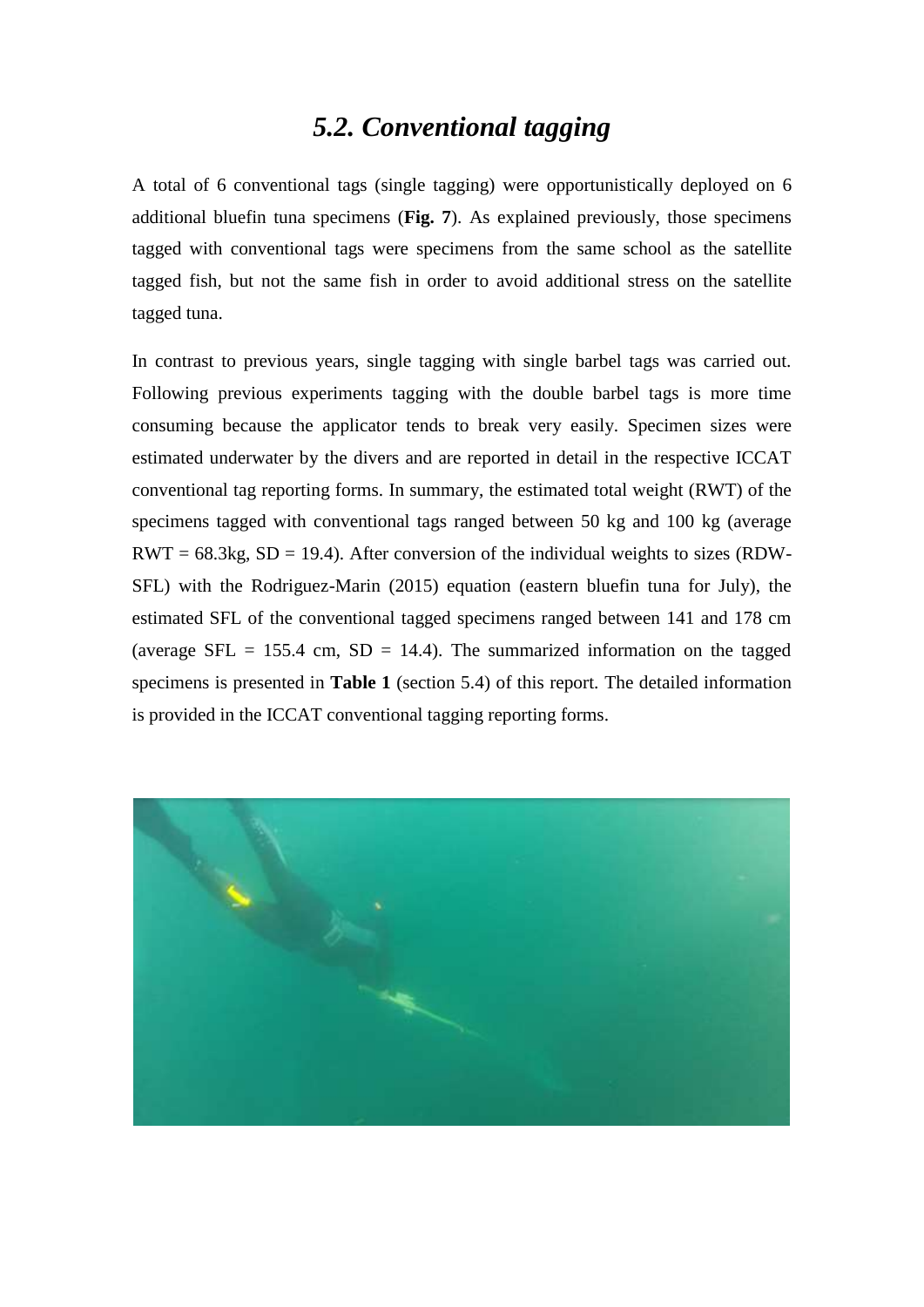**Fig. 7**. Tagging additional bluefin tuna with conventional tags (single tagging with a single barb tag).

## *5.3. Biological sampling*

<span id="page-15-0"></span>Tissue samples (muscle) for genetic analysis were opportunistically collected from 4 additional specimens. All data were recorded and will be sent to the GBYP biological sampling contractor. The samples are currently stored in cold at IPMA in non-denatured Ethanol 96%, and will be shipped or hand delivered to the Institute (AZTI) in charge of the GBYP biological sampling.

After tagging (satellite and conventional) and biological sampling, all tagged tunas were released together with the entire school.

# <span id="page-15-1"></span>*5.4. Detailed tables with the definitive number of tagged specimens by area, size composition and type of tag*

The summarized information of the definitive numbers of tagged specimens by tag type and size class is shown bellow in **Table 1** and **Fig 8**.

**Table 1**: Detailed table with the definitive number of tagged specimens by size composition (10 cm SFL size classes) and type of tag. All specimens were tagged in the Tunipex tuna trap in Southern Portugal, NE Atlantic (Lat: 37.0194 North, Long: 7.7056 West).

| Size class<br>(10cm FL) | Sattelite<br>Conventional<br>(miniPAT)<br>(single barbel) |    | Total |  |                |
|-------------------------|-----------------------------------------------------------|----|-------|--|----------------|
| 140                     |                                                           | 2  |       |  | з              |
| 150                     |                                                           |    |       |  | $\overline{2}$ |
| 160                     |                                                           | 6  |       |  | 6              |
| 170                     |                                                           | 8  | 2     |  | 10             |
| 180                     |                                                           | 9  | 2     |  | 11             |
| 190                     |                                                           | 2  |       |  | 2              |
| 200                     |                                                           | з  |       |  | 3              |
| 210                     |                                                           | 4  |       |  | 4              |
| 220                     |                                                           | 2  |       |  | 2              |
| 230                     |                                                           |    |       |  |                |
| 240                     |                                                           |    |       |  |                |
| 260                     |                                                           |    |       |  |                |
| Total                   |                                                           | 40 | 6     |  | 46             |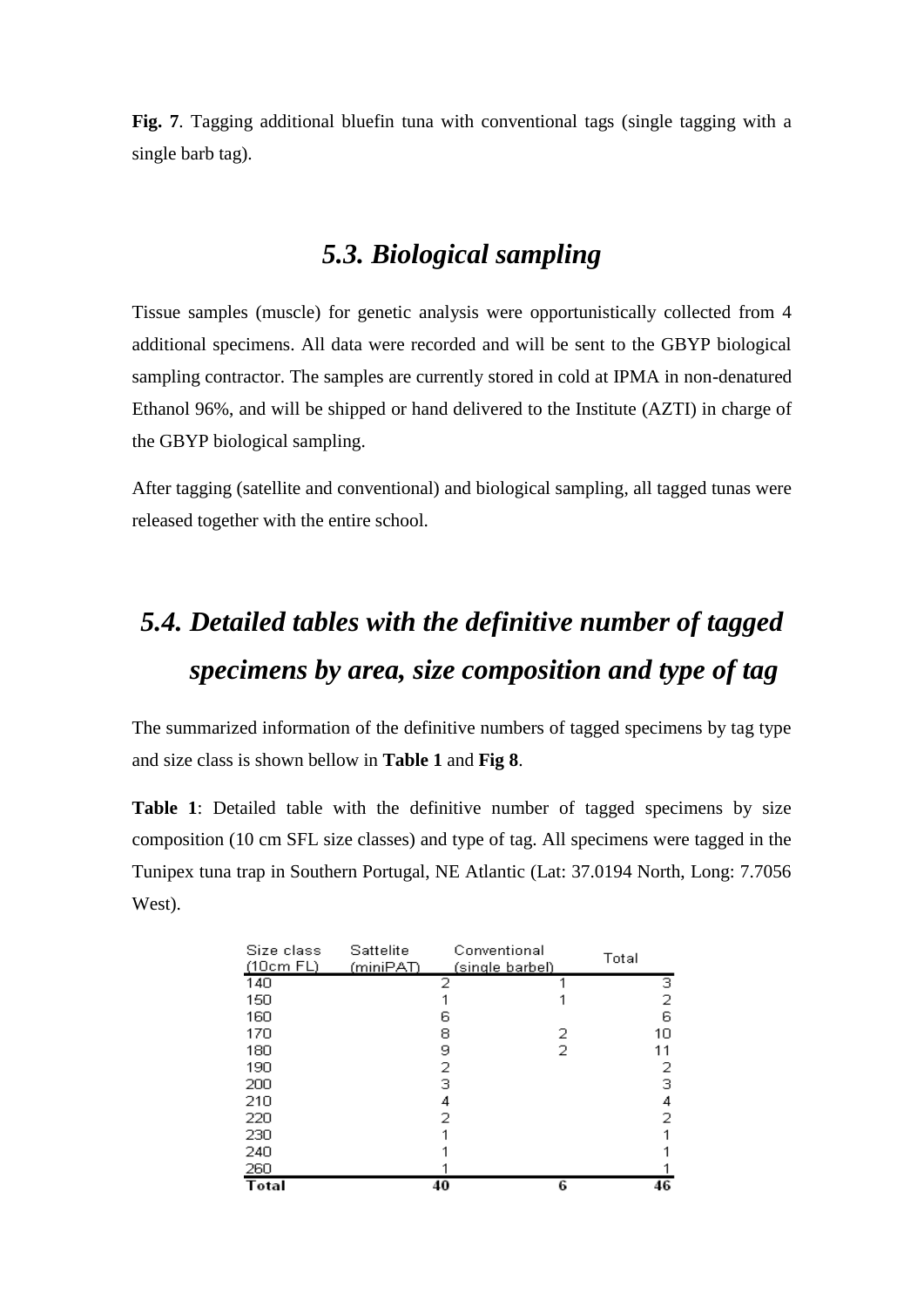

**Fig. 8**: Size distribution of the definitive number of BFT specimens tagged, by size composition (10 cm SFL size classes) and type of tag. All specimens were tagged in the Tunipex tuna trap in Southern Portugal, NE Atlantic (Lat: 37.0194 North, Long: 7.7056 West).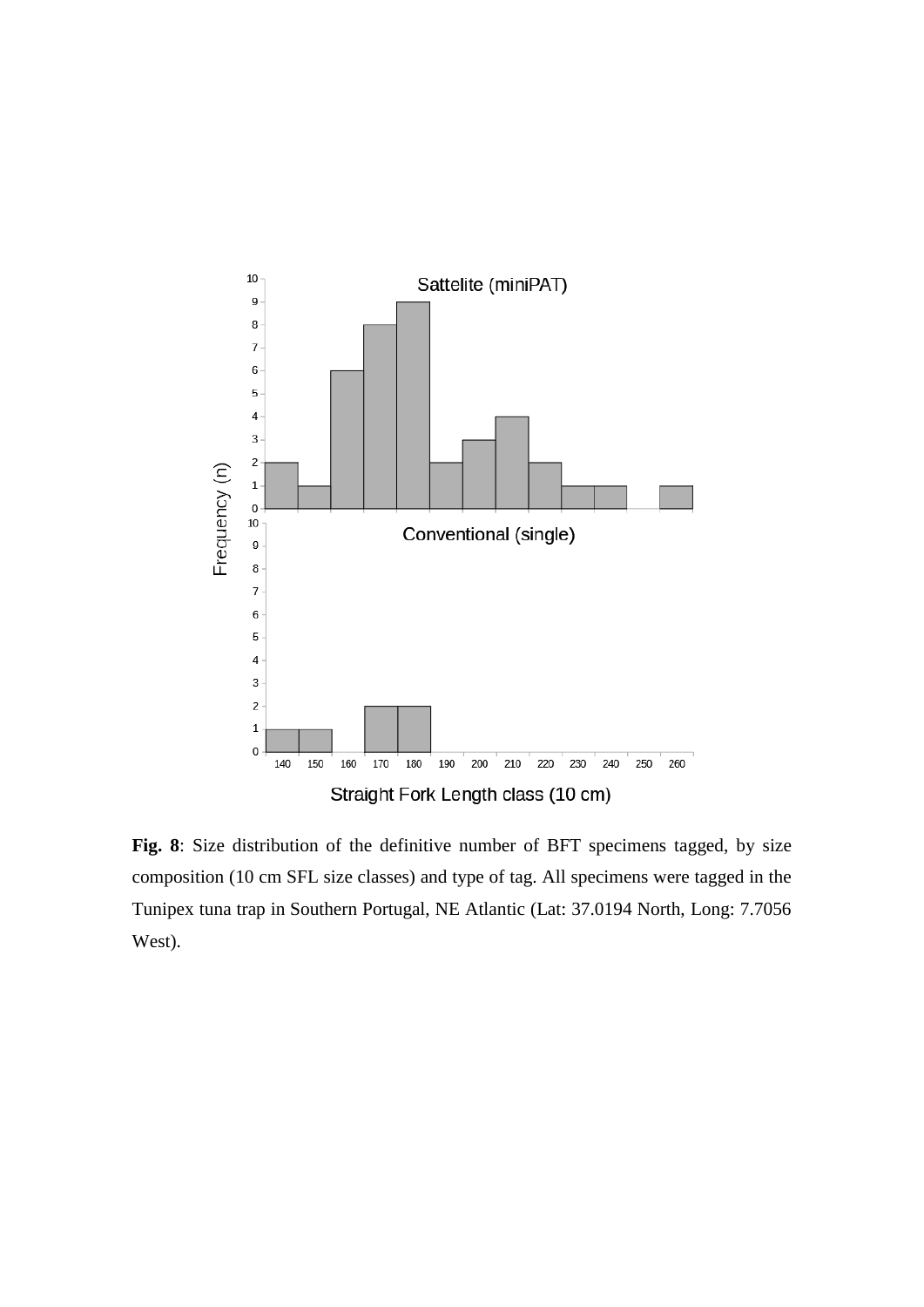# <span id="page-17-0"></span>**6. Data input worksheets from the ICCAT tagging database**

As specified in the detailed description of the methods, all data was recorded during the field mission and was already reported to ICCAT in the appropriate ICCAT tagging forms. Specifically, the following files were provided to the ICCAT Secretary:

- TG01-CnvEleTSurv\_PRT\_GBYP6\_FINAL.xlsx: Summary of tagging activities (campaigns & others) [Form-A].
- TG02-CnvTReRc\_PRT\_GBYP6\_FINAL.xlsx: Conventional Tag release-recovery data (Version: v11).
- TG03-EleTReRc\_PRT\_GBYP6\_FINAL.xlsx: Electronic Tagging Release Recovery Information (Version: v11).

# <span id="page-17-1"></span>**7. Recommendations for adjusting the tagging strategy for future phases of ICCAT GBYP**

## *7.1. Satellite tagging*

<span id="page-17-2"></span>• Underwater *vs* onboard tagging: All BFT were tagged underwater during this project. In the project proposal, there was also the option of tagging onboard, as an alternative method. We believe that the method used (underwater tagging) is in principle appropriate, as it allows for an efficient and fast tagging process, with low stress for the tagged specimens and in this case producing no mortality events. However, it is also important to note that the release of premature tags seem to be relatively high in underwater tagged specimens. Therefore, the alternative option to tag onboard should be revisited in the future, noting however that this will be more time consuming in terms of operations and might result in some blue fin tuna mortality during the catch and tagging process. As such, in the future we **recommend** to keep the two options open (underwater and onboard tagging) and discuss with the ICCAT Secretariat and GBYP Steering Committee on the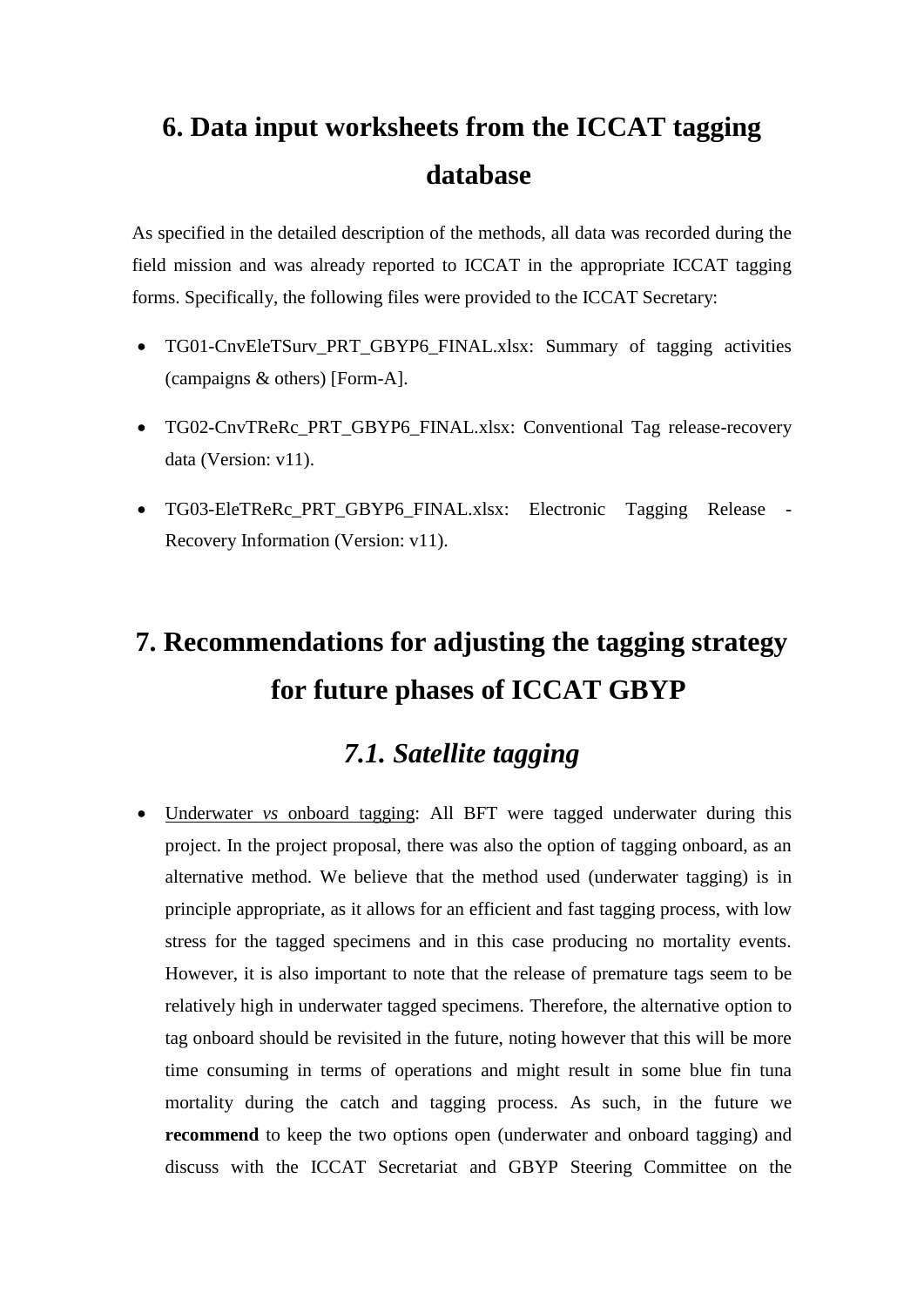preferred tagging method, considering both the advantages and disadvantages of each one.

Specimen weight estimations: The individual specimen weights were estimated with a combination of underwater visual estimations from the divers while tagging and a posterior verification with the video recordings, from the digital cameras rigged in the tagging poles. We **recommend** keeping this combination of various weight estimation methods during the tagging process, as it provides additional information for verification of the estimated individual specimen weights. Additionally, if in the future the option for onboard tagging is preferred, direct size measurements will be possible to take during the tagging process.

# *7.2. Conventional tagging*

<span id="page-18-0"></span>• Efficiency of tagging: Although in previous years double barbel tags seemed to be more reliable (when double tagging), in our experience the double barbel applicator breaks off easily when doing tagging with the long pole. Therefore we preferred to use single tagging with single barbel tags which is more time efficient. Still, the double tagging as was carried out in the past might be useful to continue to do in the future. As such, we **recommend** further investigation into either double tagging with single barbel tags, and/or to carry out improvements in the double barbel applicator.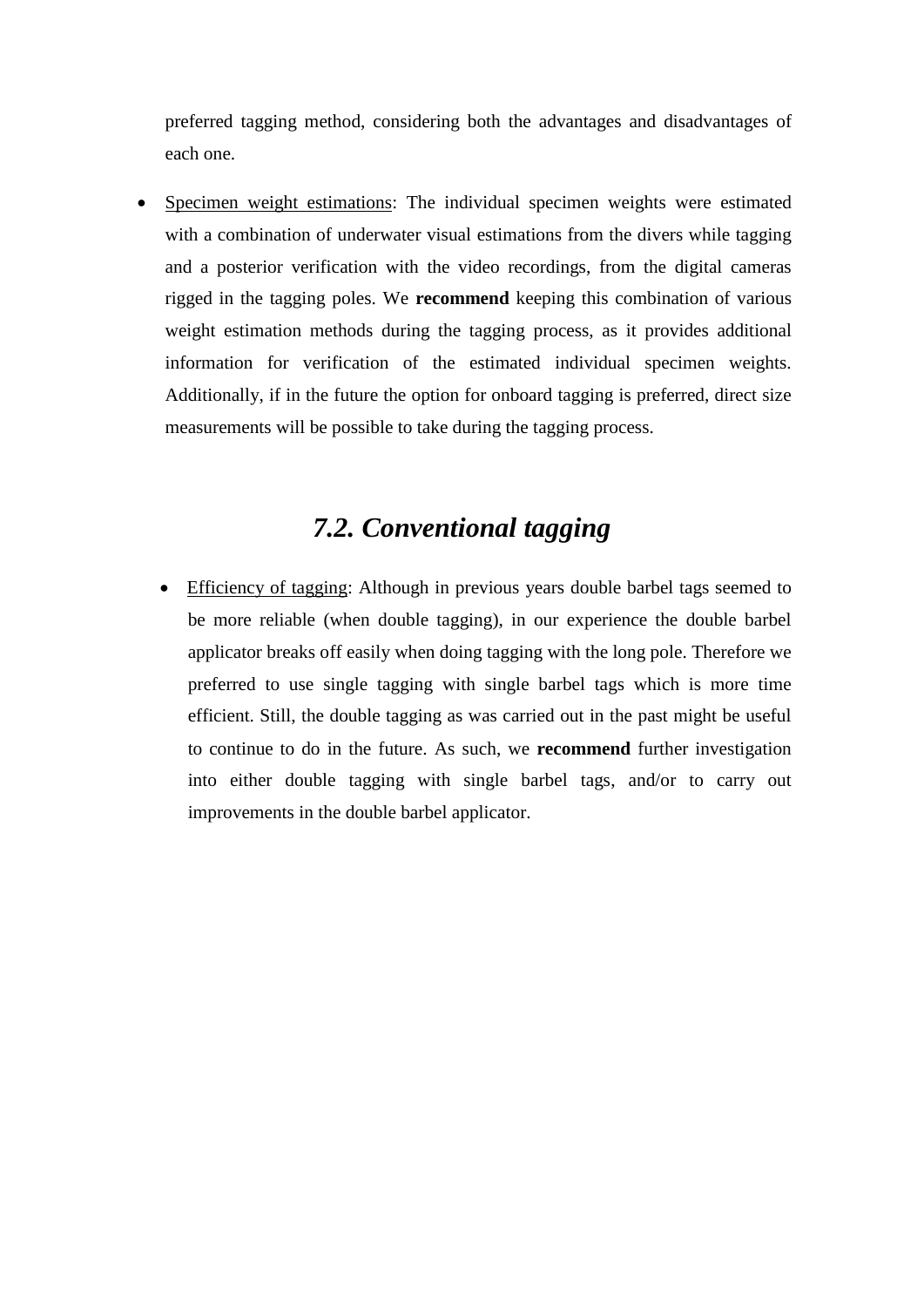#### <span id="page-19-0"></span>**8. References**

Costa, F. 2000. *A Pesca de Atum nas Armações da Costa Algarvia*. Colecção Documentos 7, Ed. Bizâncio, Lisboa. 191pp.

Fromentin, J.M., Powers, J.E. 2005. Atlantic bluefin tuna: population dynamics, ecology, fisheries and management. *Fish. Fish*., 6: 281-306.

ICCAT. 2006-2016. ICCAT Manual. International Commission for the Conservation of Atlantic Tuna. *In*: ICCAT Publications [on-line]. Updated 2016. Available at: http://www.iccat.int/en/ICCATManual.asp.

Leite, M.A., Gil, D.B., Viegas, J.A., Metelo, M.B. 1986, Definição e classificação das categorias de artes de pesca. Publicações avulsas do IPIMAR, Nº 10: 83pp.

Lino, P.G., Rosa, D., Coelho, R. 2016. Update on the bluefin tuna catches from the tuna trap fishery off southern Portugal (NE Atlantic) between 1998 and 2015. *ICCAT SCRS Document*, SCRS/2016/118: 10p.

Lino, P.G., Rosa, D., Coelho, R. 2017a. Update on the bluefin tuna catches from the tuna trap fishery off southern Portugal (NE Atlantic) between 1998 and 2016 with a preliminary CPUE standardization. *ICCAT SCRS Document*, SCRS/2017/030: 13p

Lino, P.G., Abid, N., Mohamed, M.I., Coelho, R. 2017b. Standardized joint CPUE index for bluefin tuna (*Thunnus thynnus*) caught by Moroccan and Portuguese traps for the period 1998-2016. *ICCAT SCRS Document*, SCRS/2017/082: 13p

Mariani, A., Dell'Aquila, M., Valastro, M., Buzzi, A., Scardi, M. 2015. Conventional tagging of adult Atlantic bluefin tunas (*Thunnus thynnus*) by purse-seiners in the Mediterranean - Methodological notes. *Collect. Vol. Sci. Pap. ICCAT*, 71: 1832-1842.

Mariani, A., Dell'Aquila, M., Scardi, M., Valastro, M. 2016. Electronic tagging of adult bluefin tunas (Thunnus thynnus) in the eastern Mediterranean and Sardinian Sea; improving the precision of tuna size estimates. *Collect. Vol. Sci. Pap. ICCAT*, 72: 1808- 1814.

Rodriguez-Marin, E., Ortiz, M., Ortiz de Urbina, J.M., Quelle, P., Walter, J., Abid, N., Addis, P., Alot, E., Andrushchenko, I., Deguara, S., Di Natale, A., Gatt, M., Golet, W.,